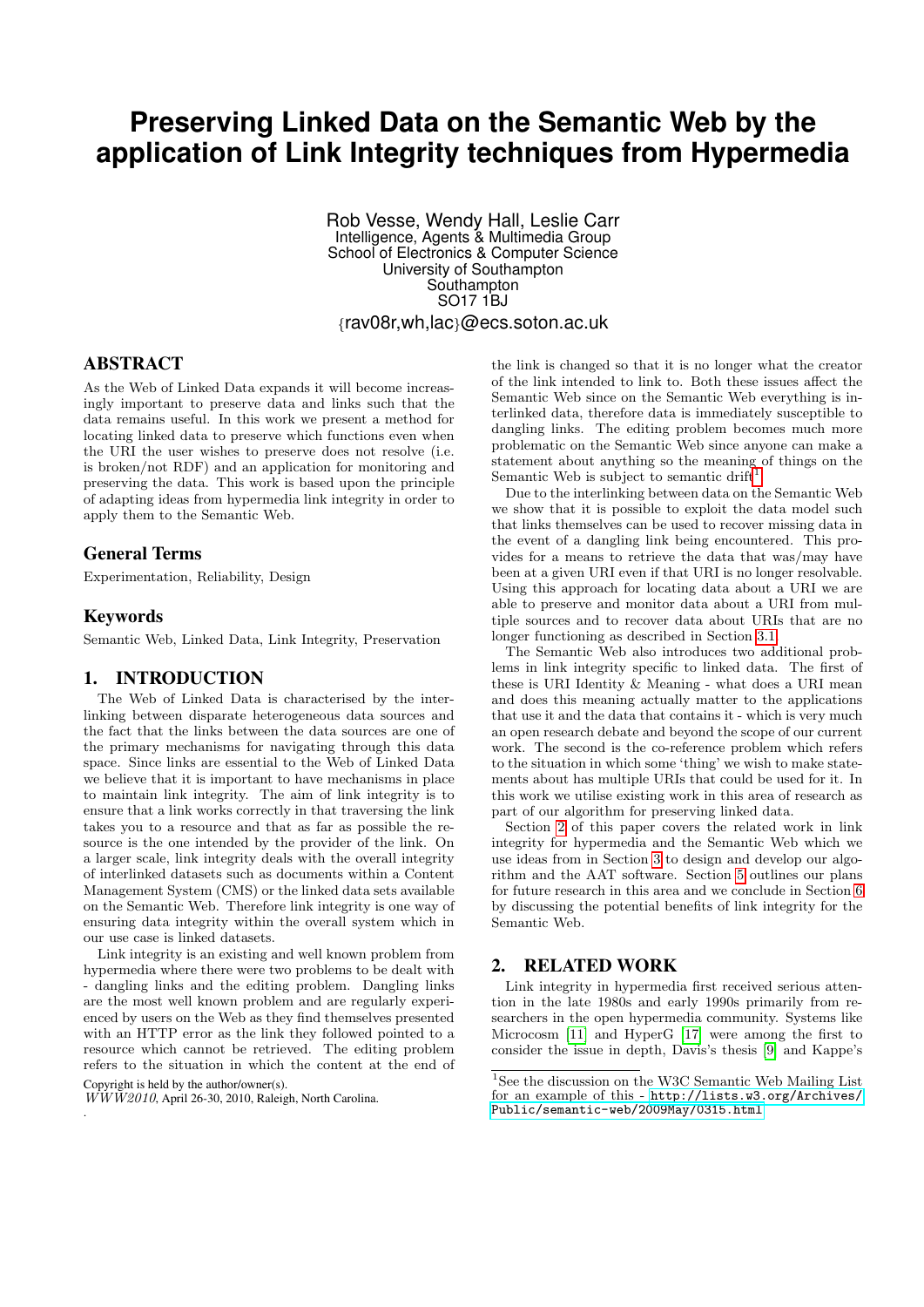1995 paper [\[16\]](#page-9-3) provide examples of link integrity in open hypermedia. The widespread growth of the World Wide Web [\[5\]](#page-9-4) in the mid-1990s led to some new research but as search engines became commonplace towards the end of the decade research interest dwindled. It was perceived that users did not care sufficiently to warrant research into the problem as they could locate missing resources effectively using search engines, in addition the scale of the Web by that time was simply too vast for many proposed solutions to handle. Davis's survey [\[10\]](#page-9-5) provides a good overview of the state of this research as of the end of the 1990s. Another reason for the decline in research was that the fact that links could fail was one of the reasons the Web was able to expand as fast as it did since it didn't matter if links failed and produced the familiar HTTP 404 error; users were able to publish content without worrying about whether their links to external content were valid.

Ashman's 2000 paper [\[4\]](#page-9-6) which discusses link integrity with particular reference to electronic document archives provides both a useful survey of existing work and describes a key motivation for ongoing research. As more document collections were translated into digital forms and placed onto intranets people once again started to be concerned about link integrity. Users wanted assurances that links into the document archives would work consistently and ideally links out of the archives would work correctly as well since it may not be possible to alter the archived documents without invalidating the integrity of the archive.

In this vein Veiga and Ferreira [\[24,](#page-9-7) [25\]](#page-9-8) discuss the possibility of turning the Web into an effective knowledge repository by use of replication and versioning. Their work follows on from earlier work such as Moreau & Gray's [\[19\]](#page-9-9) which proposed limited use of replication and versioning but had significant reliance on author and user involvement in the process. In Veiga & Ferreira's work there is no requirement for author involvement in the process, only the end user need use a browser plugin to indicate the content they wish to replicate and preserve. Their results showed that the user could preserve the sections of the Web they were interested in with no perceivable performance impact - on average there was only a 12ms increase in retrieval time for resources. In Section [3](#page-2-1) we discuss using an approach of this kind for the Semantic Web.

Phelps & Wilensky introduced the concept of lexical signatures for Web pages in their Robust Hyperlinks paper [\[21\]](#page-9-10). They compute the lexical signature of a page and append it to all links to that page so that in the event of the link failing a browser plugin can use the signature to relocate the page using a search engine. The obvious flaw in their work was that it required rewriting all the links on the Web but Harrison & Nelson later showed that these signatures need only be computed Just-in-Time (JIT) when a link fails [\[12\]](#page-9-11). In their Opal system the signatures can be computed JIT by retrieving cached copies of the pages from a search engine cache, computing the signature and then using search engines to relocate the page. As discussed in Section [3.1](#page-2-0) a JIT style approach can be effectively used to recover linked data about a URI.

## 2.1 Semantic Web Research

Unlike the traditional Web it is not possible for semantic search engines like Sindice [\[22\]](#page-9-12) and Falcons [\[8\]](#page-9-13) to fulfil the same role as document search engines because the users in the Semantic Web domain are typically client applications

rather than humans. When a human encounters a dead link they usually navigate to a search engine and enter an appropriate search phrase to find alternative sources of information. For a client application encountering a dead link they will typically have no concept or how/where to find alternative sources of information and URIs for linked data are not always ideal for searching upon compared to textual search for documents. It should be noted that as with the existing Web if the Web of Linked Data is to undergo a massive expansion in the same way things must be allowed to fail but this does not mean we shouldn't attempt to mitigate the problem as far as possible.

In terms of the Semantic Web there has been research into the versioning and synchronisation of RDF data which is relevant to aspects of our work such as Tummarello et al's RDFSync [\[23\]](#page-9-14) which is an algorithm for efficiently synchronising changes in RDF between multiple machines. This shows that change detection in RDF is non-trivial due to the inherent data isomorphism caused by the use of blank nodes but also shows that it can be achieved in an efficient manner. More recent research from Papavassiliou et al [\[20\]](#page-9-15) has shown that using information about very basic changes in the RDF - such as that provided by systems like RDF-Sync or All About That (see Section [3.2\)](#page-3-0) - can be used to build applications which provide useful information to end users. In the case of Papavassiliou's et al's paper they built a system which furnished users with high level descriptions of how RDFS vocabularies have changed in order to aid users in working with such vocabularies. In addition there are systems like the Talis Platform[2](#page-1-0) which is a Semantic Web store that implements a versioning mechanism whereby updates can be made via a Changeset protocol [\[1\]](#page-8-2). As part of this protocol they utilise a useful lightweight vocabulary for publishing changes in RDF data as RDF which as will be discussed in Section [3.2.3](#page-4-0) we reuse in our own system.

Regarding Semantic Web specific link integrity problems the research has largely focused on the co-reference problem. Since there are many organisations publishing similar data semantically (bibliographic databases being a prime example) there are frequently many URIs for a single entity such as an author. Co-reference research aims to develop ways to efficiently and accurately determine URI equivalences and refactor the data or republish this information to help other Semantic Web applications. There are several competing philosophies ranging from the Okkam approach described by Bouquet et al [\[7\]](#page-9-16) which advocates universally agreed URIs for each entity to the Co-reference Resolution Service (CRS) approach of Jaffri et al [\[15\]](#page-9-17) which determines co-referent URIs and republishes the information in dedicated triple stores. The CRS approach taken by the ReSIST project<sup>[3](#page-1-1)</sup> within the RKB  $Explorer<sup>4</sup>$  $Explorer<sup>4</sup>$  $Explorer<sup>4</sup>$  application has potential for use in link integrity as the information provided by a CRS could be utilised in a JIT fashion as in Harrison & Nelson's work and we demonstrate how this can be done in Sections [3](#page-2-1) and [4.](#page-5-0)

In terms of link maintenance for the Semantic Web there has been some research in the form of the Silk framework by Volz et al [\[28\]](#page-9-18) which is a framework for computing links between different datasets. Their approach allows users to stipulate arbitrarily complex matching criteria to do entity matching between datasets, the links produced from this can

<span id="page-1-0"></span><sup>2</sup> <http://www.talis.com/platform>

<span id="page-1-1"></span><sup>3</sup> <http://www.resist-noe.org/>

<span id="page-1-2"></span><sup>4</sup> <http://www.rkbexplorer.com>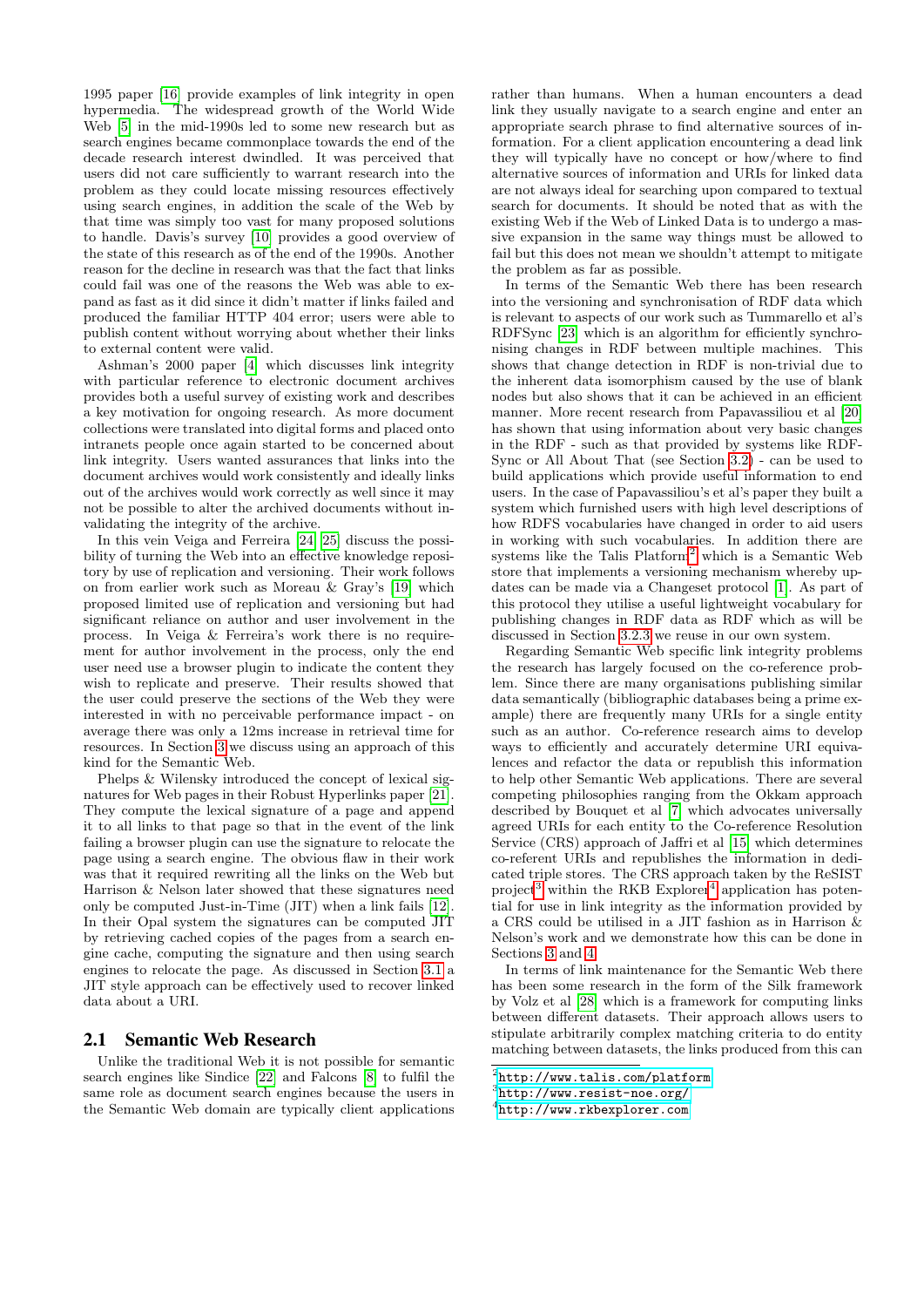then be published via a CRS style service or added to the relevant datasets. As proposed in their later paper [\[27\]](#page-9-19) this can be used as part of a link maintenance strategy, the possibility of combining this with our approach is discussed in Section [5.](#page-8-0) In a similar vein Haslhofer and Popitsch's DSNotify system [\[14\]](#page-9-20) can monitor linked resources and inform the application when links are no longer valid using feature based similarity metrics like the Silk framework.

# <span id="page-2-1"></span>3. METHOD

As we have discussed it is not realistic to maintain link integrity in a pre-emptive way since such solutions have been consistently shown not to scale to Web scale in previous work. Therefore the focus must be on recovery in the event of failure and preservation to guard against the loss of data which is considered interesting/useful to end users. As the amount of data in the Web of Linked Data starts to expand massively - particularly with linked data being adopted by an increasing number of major organisations - we expect that as with the early document web there'll be an increasing amount of content published by both big companies and individuals. Just like the document web this explosion of content will most likely include much content that is poorly maintained and will lead to increasing numbers of broken links. We have two connected goals in this work 1) to provide a means to retrieve resource descriptions in the form of linked data about a URI even when the the URI is nonfunctional and 2) to provide the means for an end user to preserve and version these descriptions. To attempt to solve this problem we present an expansion algorithm for retrieving Linked Data about a URI even if that URI itself has failed in Section [3.1](#page-2-0) and a preservation system built using this algorithm in Section [3.2.](#page-3-0)

# <span id="page-2-0"></span>3.1 Expansion Algorithm

Since the goal of this work is to preserve linked data it was deemed essential that as far as possible we leverage existing linked data technologies and services in order to effect this preservation. To this end we designed a relatively simple algorithm which uses simple crawling techniques which are directed by a user definable expansion profile (see Definition [1\)](#page-2-2). Our aim with this algorithm is to provide resource descriptions of a URI regardless of whether the URI itself is dereferenceable.

Even in the case where a URI is used only as an identifier in the description of another resource and is not itself dereferenceable it is likely that we can still retrieve some data about it. The fact that a URI is minted only as an identifier and that the person/organisation minting the URI does not provide the means to dereference the URI does not affect our ability to find data about it assuming that the identifier is used elsewhere i.e. it is reused as part of linked data.

<span id="page-2-2"></span>Definition 1. An expansion profile is a Vocabulary of Interlinked Datasets (VoID) description of a set of datasets and linksets that should be used to locate linked data about the URI of interest. The VoID description may be optionally annotated with additional properties which affect the behaviour of the algorithm.

Drawing on ideas described in Alexander et al's Vocabulary of Interlinked Datasets (VoID) [\[3\]](#page-9-21) about the way it can be used to direct crawlers we decided to use VoID as the primary means of expressing an expansion profile. We introduce a couple of additional predicates since we require the means to allow end users to specify some basic characteristics of how the algorithm should behave and there is a type of service we need to express which is not contained in the VoID ontology. VoID has concepts of Datasets and Linksets, the former represent a set of data which may have SPARQL endpoint(s) and/or URI lookup endpoint(s) while the latter represent the types of interlinkings between datasets. What VoID does not have a means to express is the location of a service provided by a dataset which allows an application to retrieve URIs which are considered equivalent to a given URI - this we term a URI discovery endpoint (see Definition [2\)](#page-2-3). A discovery endpoint differs from a lookup endpoint in that the latter is expected to return everything the dataset knows about the given URI as opposed to only returning equivalent URIs. Examples of existing discovery endpoints on the Semantic Web include RKBExplorer's CRSes [\[15\]](#page-9-17) and sameAs.org[5](#page-2-4) . Another key difference between a lookup and discovery endpoint is that links discovered from a discovery endpoint are considered to be on the same level of the crawl for the purposes of the algorithm i.e. they do not have increased depth relative to the URI that discovery is performed upon. By this we mean that the execution of the algorithm results in performing a breadth-first depth-limited linked data crawl starting from a given URI - in this tree structure a discovery endpoint introduces sibling nodes for a URI while a lookup endpoint introduces child nodes for a URI.

Our other extensions to VoID allow individual datasets/linksets to be marked as ignored (the algorithm will not use them) and for the user to define to what depth the algorithm should crawl to (defaults to 1). These extensions are defined as part of the AAT schema detailed in Section [3.2.1.](#page-3-1)

<span id="page-2-3"></span>Definition 2. A URI discovery endpoint is an endpoint that when passed a URI returns a Graph containing equivalent URIs of the input URI typically in the form or owl:sameAs links.

As already stated the actual algorithm is a simple crawler which uses the input expansion profile as a guide to which potential sources of linked data it should use to try and find data about the URI of interest - this procedure is detailed in Algorithm [1.](#page-3-2) Note that the algorithm does not terminate in the event of an error retrieving data from a particular URI/endpoint and simply continues, by doing this it is still possible to retrieve some data even if the starting URI does not return a valid response. The algorithm will continue and issue queries about the URI to the various endpoints described in the given expansion profile so unless the URI refers to a document that had very poor linkages or was not indexed by the semantic search services used some RDF will be returned. This approach has similarities to the JIT style approach of Harrison & Nelson [\[12\]](#page-9-11) in that there doesn't need to be any foreknowledge of the URIs you wish to recover data about when you discover they are broken since by utilising the caches and lookup services of relevant datasets it is still possible to recover data about the URI.

The basic behaviour of the algorithm is only to follow owl:sameAs and rdfs:seeAlso links but the end user can specify that any predicate be treated as a link to follow by the specifying an appropriate VoID linkset in their expansion profile.

<span id="page-2-4"></span> $5$ <http://www.sameas.org>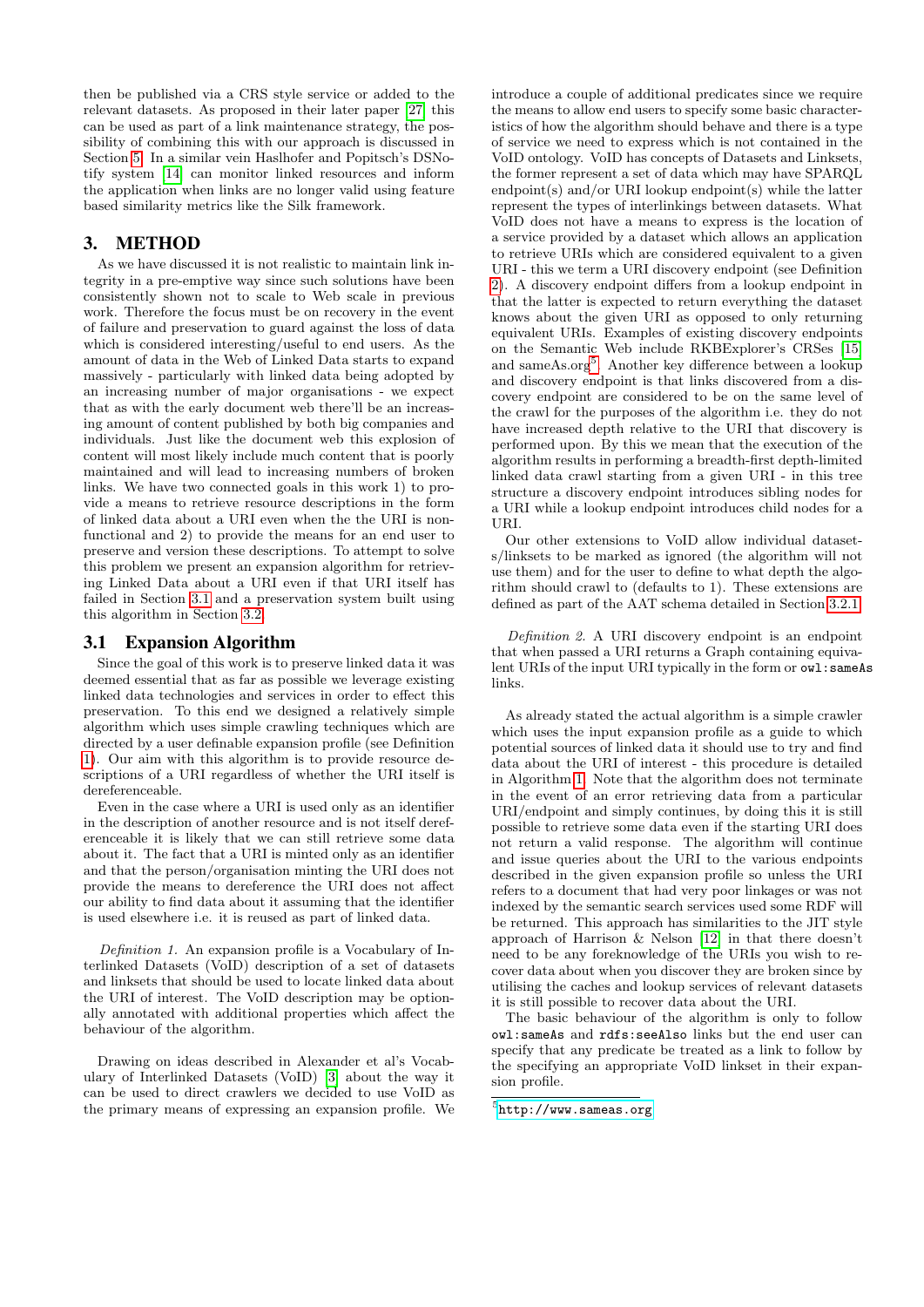## Algorithm 1 Expansion Algorithm

<span id="page-3-2"></span>

| <b>Require:</b> URI, Expansion Profile                        |
|---------------------------------------------------------------|
| 1: To Expand as a set of pairs of URIs and Depths             |
| 2: while ToExpand $\neq \emptyset$ do                         |
| Remove first pair from ToExpand<br>3:                         |
| 4:<br><b>if</b> Graph with URI is already in the Dataset then |
| 5:<br>Continue                                                |
| 6:<br>if Depth $>Max$ Depth then                              |
| Continue<br>7:                                                |
| 8:<br>Retrieve the Graph at the URI                           |
| 9:<br>Add the Graph to the Dataset                            |
| for all Triples in Graph do<br>10:                            |
| 11:<br><b>if</b> Triple is a Link then                        |
| 12:<br>Add a new pair to ToExpand                             |
| 13:<br>for all Datasets in Expansion Profile do               |
| 14:<br>if Dataset has a SPARQL Endpoint then                  |
| Issue a DESCRIBE for the URI against the End-<br>15:          |
| point                                                         |
| 16:<br>Add resulting Graph to the Dataset                     |
| Process the Graph for additional Links<br>17:                 |
| 18:<br><b>if</b> Dataset has a Lookup Endpoint then           |
| Issue a Lookup for the URI against the Endpoint<br>19:        |
| 20:<br>Add resulting Graph to the Dataset                     |
| 21:<br>Process the Graph for additional Links                 |
| 22:<br>if Dataset has a Discovery Endpoint then               |
| 23:<br>Issue a Discovery for the URI against the End-         |
| point                                                         |
| for all Equivalent URIs do<br>24:                             |
| 25:<br>Add a new pair to ToExpand                             |
| 26: return Dataset                                            |

There are already some existing systems which work in a similar way to our algorithm such as the sponger middle ware using in Virtuoso [\[2\]](#page-9-22). The main difference between our algorithm and algorithms such as those in the Virtuoso sponger is that our algorithm is only interested in linked data and it does not infer/create any additional data. Unlike the Virtuoso sponger it does not attempt to turn non-linked data into RDF and it does not do any inference over the data it returns, it is designed only to find and return (in the form of an RDF dataset) linked data about the URI of interest. Yet as expansion profiles may reference any datasets and associated endpoints they wish there is no reason why a user could not direct our algorithm to utilise a service like URIBurner[6](#page-3-3) which uses the Virtuoso sponger in order to get the benefits of the additional inferred data.

# <span id="page-3-11"></span>*3.1.1 Default Profile*

Since the end user of such an algorithm may not always know where to look for linked data about the URI they are interested in the algorithm has a default expansion profile which is used in the case when no profile is specified. This profile uses 3 data sources which are in our opinion important hubs of the Web of Linked Data:

- DBPedia[7](#page-3-4) The DBPedia SPARQL endpoint is used to lookup URIs
- Sindice<sup>[8](#page-3-5)</sup> Cache The Sindice Cache  $API<sup>9</sup>$  $API<sup>9</sup>$  $API<sup>9</sup>$  allows the

<span id="page-3-3"></span> $^6$ <http://www.uriburner>

retrieval of Sindice's cached copy of the RDF from a URI.

• Same $\text{As.org}^{10}$  $\text{As.org}^{10}$  $\text{As.org}^{10}$  - Same $\text{As.org}$  provides a URI discovery endpoint (see Section [3.1](#page-2-0) and Definition [2\)](#page-2-3) which can be used to find URIs which are equivalent to a given URI

The default profile<sup>[11](#page-3-8)</sup> has a max expansion depth of 1 which means it only considers URIs which are immediate neighbours of the starting URI.

In the case where the end user does know which linked data sources will have useful information about the URI they can specify their own expansion profile which is used instead of the default profile. In this case the algorithm will use the datasets and linksets they define in the profile to discover linked data about the URI of interest, for example if attempting to recover data about a person it may be useful to follow foaf:knows links.

## <span id="page-3-0"></span>3.2 Preservation

The preservation approach taken is to allow the end user to monitor and preserve a set of linked data that they are interested in. The data is preserved not at the data source but rather at a local level on the users server with the user able to republish this data as they desire. This is in line with the ideas of Veiga & Ferreira [\[25\]](#page-9-8) in that the end user specifies the parts of the Web they want to preserve and then the software takes care of this. The data must be preserved in such a way that the original data can be efficiently extracted from it and sufficient information to provide versioning over the data is kept.

In the Semantic Web domain the objects of interest are URIs we propose that a profile of a URI be preserved (see Definition [3\)](#page-3-9). Since the data being processed is RDF it is logically divided into triples which can be preserved and monitored individually. It is deemed necessary to store information pertaining to the temporality and provenance of each triple - when it was first seen, last updated, source URI(s) and whether it has changed or been retracted/deleted from the RDF.

<span id="page-3-9"></span>Definition 3. A URIs profile is the transformed and annotated form of the linked data retrievable about a given URI such that the temporality and provenance of the triples contained therein are inferable from the profile

In terms of user interface the system should allow a user to view a profile both in the stored form and in its original form. The system must monitor the original data source over time updating the profiles as necessary such that it can provide a report of changes in the data to the user. Since a URI profile will contain versioning information the interface should allow a user to view a particular version of the profile.

#### <span id="page-3-1"></span>*3.2.1 Schema*

As the first stage of implementation an RDF Schema for All About  $\text{That}^{12}$  $\text{That}^{12}$  $\text{That}^{12}$  (AAT) is defined which embodies classes and properties which allow the description and annotation of triples in such a way that the required information as discussed in the preceding proposal can be stored for each

<span id="page-3-4"></span> $7$ <http://dbpedia.org>

<span id="page-3-5"></span><sup>8</sup> <http://www.sindice.com>

<span id="page-3-6"></span> $^{9}$ <http://www.sindice.com/developers/cacheapi>

<span id="page-3-7"></span> $^{10}\mathrm{http://www.sames.org}$ 

<span id="page-3-8"></span> $^{11}\text{http://www.dotnerrdf.org/expander/defaultProfile}$ 

<span id="page-3-10"></span> $12$ This schema is available at [http://www.dotnetrdf.org/](http://www.dotnetrdf.org/AllAboutThat/) [AllAboutThat/](http://www.dotnetrdf.org/AllAboutThat/)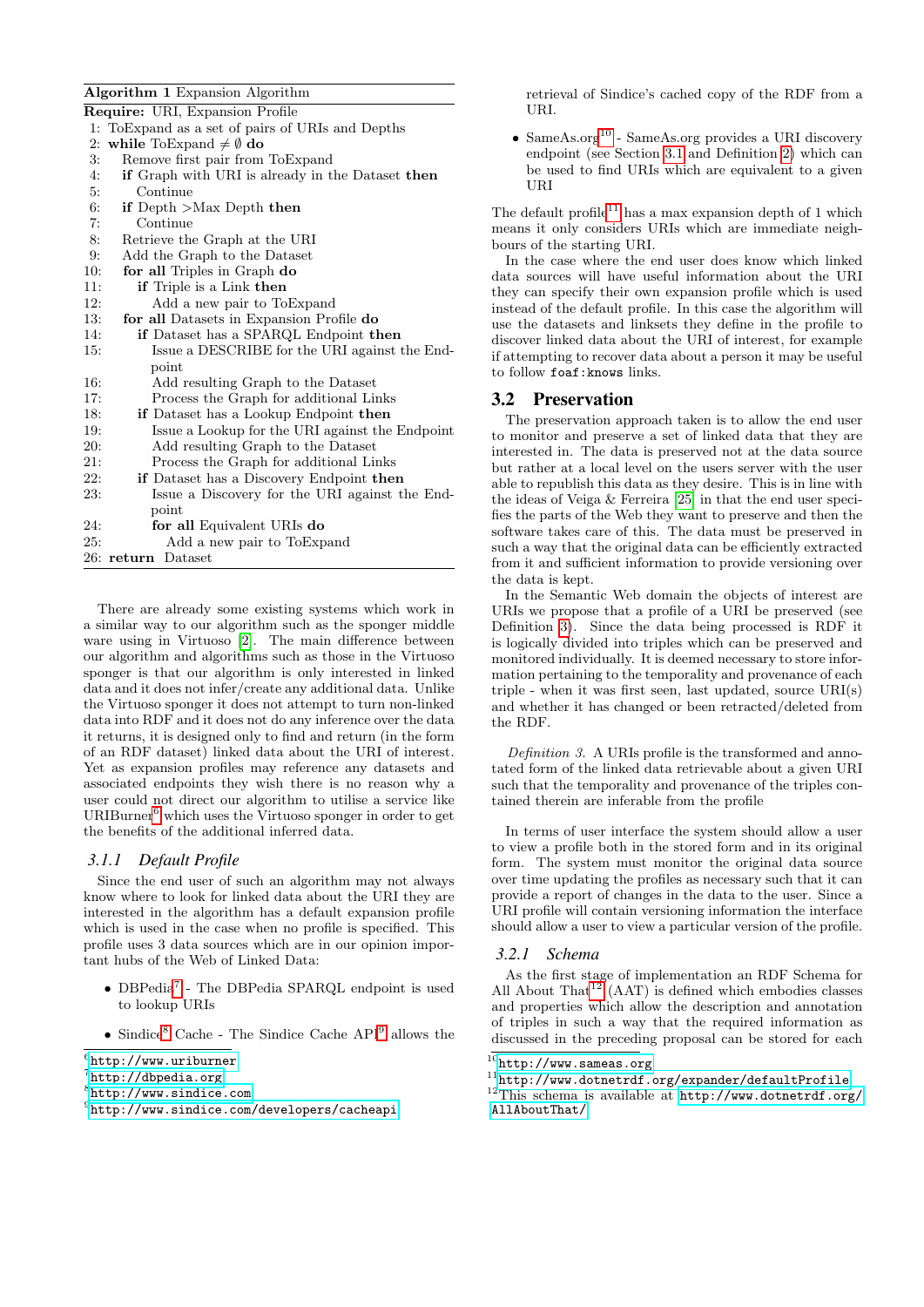triple. The schema defines a class for representing profiles called aat:Profile and uses the rdf:Statement class to represent triples. rdf:Statement is used as the basis of triple storage as it makes it possible for non-AAT aware tools to extract the original triples from the profile easily. A number of properties are defined which store meta data about the profile itself such as created & updated date, source URI and a locally unique identifier for the profile. Similar properties are defined for triples which allow the first and last asserted dates, source URI and change status of a triple to be indicated. A key distinction in the schema is between aat:profileSource and aat:source, despite storing equivalent data two predicates are created since the former expresses the URI which is the starting point for the profile while the latter expresses all the URIs at which a given triple is asserted.

While there were alternative schemas and vocabularies available that could have potentially been used to store the required data the motivation behind designing our own schema was to provide a lightweight schema that attached all data to a single subject for ease of processing. Alternatives such as the Provenance Vocabulary by Hartig & Zhao [\[13\]](#page-9-23) are far more expressive but they potentially require introducing multiple intermediate blank nodes which would significantly complicate the processing needed to implement many of the core features of AAT. Similarly the Open Provenance Model as described by Moreau et al [\[18\]](#page-9-24) is highly expressive but like the Hartig & Zhao's vocabulary the RDF serialization is overly complex for use in AAT. As discussed in Section [5](#page-8-0) there is no reason why the data contained in AAT could not be exposed in other provenance vocabularies but for AATs processing and storage a lightweight vocabulary is preferable.

The use of reification was chosen over the use of named graphs primarily due to the need to make annotations at the level of individual triples rather than at the graph level, usage is motivated by the fact that the mechanism provides a clear and obvious schema for encoding a triple and adding additional annotations to it. While reification may significantly increase the size of the data being stored initially over time this balances out compared to named graphs where it is necessary to either store many copies of the same graph or store multiple named graphs which represent a series of deltas to the original data. The other difficulty inherent in the named graphs approach is that the annotations typically would then be held separately in other named graphs which adds to the complexity of the data processing. Nevertheless named graphs are used within AAT since each profile naturally forms a named graph and AAT generates several related named graphs about each profile detailing change history and changesets as described in Section [3.2.3.](#page-4-0)

#### *3.2.2 Profile Creation & Update*

To create a URIs profile linked data about the URI is first retrieved using the expansion algorithm presented in Section [3.1;](#page-2-0) then using the AAT schema each triple can be transformed into a set of triples which represent an annotation of the original triple. For each triple in the original RDF a blank node is created which is then used as the subject of a set of triples which represent the required information about the original triple. Figure [1](#page-4-1) shows an example triple and Figure [2](#page-4-2) shows it transformed into the AAT form. A URIs profile consists of a set of transformed triples where each profile is a named graph in the underlying store.

<span id="page-4-1"></span>

<span id="page-4-2"></span>Figure 2: Triple transformed to AAT Annotated Form

Since the user needs to both browse the data they are preserving as well as potentially republish it, a Web based interface was designed as the primary interaction mechanism. The interface allows users to explore the data by first selecting a profile to view and then allowing them to view profile contents, export, versions and change reports. A user may also use the interface to add new URIs they wish to monitor to the system and to initiate updates to profiles (see Definition [4\)](#page-4-3). Following linked data best practices [\[6\]](#page-9-25) and to provide the ability for the user to republish their preserved data multiple dereferenceable URIs for each profile are created and accessible through the Web interface. These allow the retrieval of the profile contents which consists of all the triples ever retrieved from the profile URI in the transformed form, the export of the profile (see Definition [5\)](#page-4-4) and various meta graphs about a profile e.g. change history, changesets. This means that the profile of a URI has a URI and thus can itself be profiled if it was desired.

<span id="page-4-3"></span>Definition 4. An update of a profile occurs when AAT using the Expansion algorithm to retrieve RDF about the given URI. The triples contained are compared with the triples currently in the profile and the profile updated accordingly

<span id="page-4-4"></span>Definition 5. The export of a profile is the recreation of the RDF in its original form based upon the current contents of the profile. An export represents the RDF as it was last seen by AAT

### <span id="page-4-0"></span>*3.2.3 Change Reporting*

A key feature of AAT is the ability to generate change reports about how the RDF at the profiled URI has changed over time. To do this a number of relatively simple computations over the annotated triples can be made based primarily on the first and last asserted dates of the triples. In creating change reports four different types of changes in the RDF are looked for (see Definitions [6](#page-5-1)[-9\)](#page-5-2). A distinction is made between missing knowledge and retracted or deleted knowledge as it may be possible for triples to be perceived to be temporarily non-present in the RDF. For example in the event of a transient network issue making some/all of the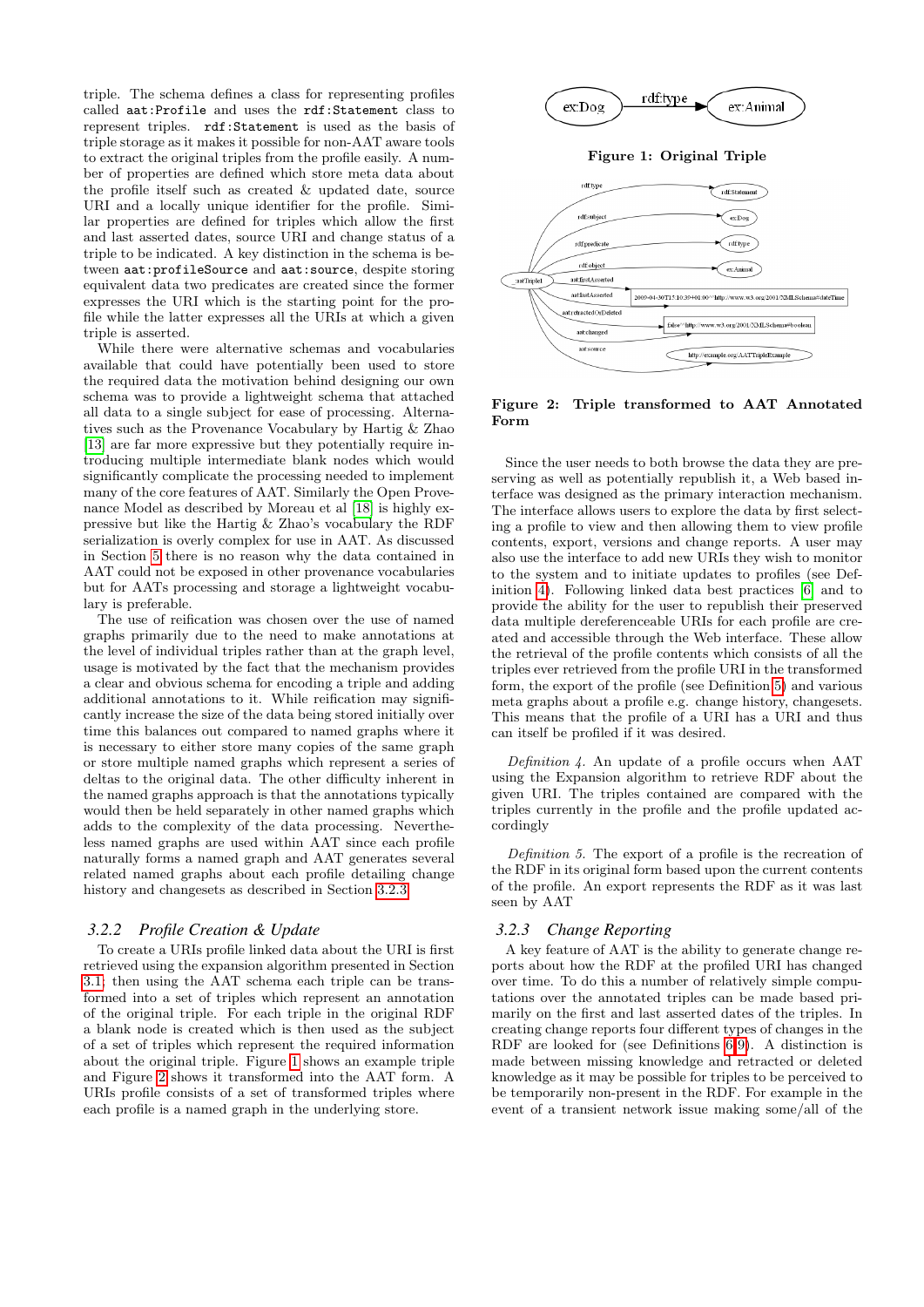relevant URIs unretrievable the updated date for the profile will still be updated leaving all the triples in the profile to appear missing. The length of time we require Triples to be missing before we consider them to be deleted is currently set to 7 days for our monitoring of the BBC dataset described in Section [4.2.1,](#page-5-3) this time period is a domain specific parameter that can be adjusted depending on the data that is being monitored.

<span id="page-5-1"></span>Definition 6. New knowledge is any triple that is new to the RDF at the profiled URI

Definition 7. Changed knowledge is any triple where the object of the triple has changed. Only triples where the predicate has a cardinality of 1 can be considered to change

Definition 8. Missing knowledge is any triple no longer found in the RDF at the profiled URI but which was recently seen in the RDF

<span id="page-5-2"></span>Definition 9. Retracted or deleted knowledge is any triple no longer found in the RDF at the profiled URI which has not been seen for a reasonable length of time

In regards to the concept of changed knowledge consider some arbitrary predicates ex: one and ex: many which have cardinalities of 1 and unrestricted respectively. Since ex:one has a cardinality of 1 it can be said whenever the object of that triple has changed it is changed knowledge. Yet it cannot be said for ex:many triples as the predicate has unrestricted cardinality, therefore each triple using this predicate must be treated as a unique entity i.e. one instance of a triple using this predicate cannot be considered to replace another. In the examples the fact that  $\langle A \rangle$  was related to  $\langle C \rangle$  via the predicate ex: many in Example [1](#page-5-4) and now is instead related to  $\lt E$   $>$  in Example [2](#page-5-5) doesn't mean they are related to  $\lt E$   $>$  instead of  $\lt C$   $>$ , it just means they no longer consider themselves related to  $\lt C$ . The fact that they are related to  $\langle E \rangle$  is new knowledge while the fact they related to  $\langle C \rangle$  is missing/deleted knowledge, but if the value of the ex:one relationship had changed then that would be considered changed knowledge.

<span id="page-5-4"></span>

| <b>Example 1</b> Original Graph                    |  |  |  |  |  |
|----------------------------------------------------|--|--|--|--|--|
| $\langle A \rangle$ ex: one $\langle B \rangle$ .  |  |  |  |  |  |
| $\langle A \rangle$ ex: many $\langle C \rangle$ . |  |  |  |  |  |
| $\langle A \rangle$ ex: many $\langle D \rangle$ . |  |  |  |  |  |
|                                                    |  |  |  |  |  |
|                                                    |  |  |  |  |  |
|                                                    |  |  |  |  |  |
| <b>Example 2</b> Modified Graph                    |  |  |  |  |  |
| $\langle A \rangle$ ex: one $\langle B \rangle$ .  |  |  |  |  |  |
| $\langle A \rangle$ ex: many $\langle D \rangle$ . |  |  |  |  |  |
| $\langle A \rangle$ ex: many $\langle E \rangle$ . |  |  |  |  |  |

<span id="page-5-5"></span>When a change report is computed is it itself serialized into an RDF Graph using the Talis Changeset ontology [\[1\]](#page-8-2) which is stored as a named graph in the underlying store and republished via the web interface. Each Changeset generated links back to the previous Changeset (if one exists) such that a end user/client application consuming the data can follow the history of changes, a special URI which retrieves the most recent Changeset is provided such that users have a starting point for this. Separate to Changesets a named graph containing a history for each profile is also stored which links to all the relevant Changesets for a profile.

# <span id="page-5-0"></span>4. RESULTS

## <span id="page-5-8"></span>4.1 Expansion

To test the expansion algorithm we took a small sample or URIs which included the URIs of the authors, places associated with the authors and TV programmes from the BBC (since we use the BBC programmes dataset for our preservation tests as described in Section [4.2\)](#page-5-6). The results shown in Table [1](#page-6-0) show that the amount of linked data that can be obtained using the default expansion profile described in Section [3.1.1](#page-3-11) varies depending on the URI being profiled. Expanding the URI of a person potentially produces a large number of small graphs particularly if that person is a well published academic since many bibliographic databases are exposed as linked data and provide small amounts of data about people. As can be seen URIs for places return varying amounts of data which depends on the size and relative importance of the place. Conversely expanding the URIs of BBC programmes using the default profile produces very little linked data, we suspect that this is due to the type of data and the fact the linking it uses it mostly based on the BBCs ontologies. As outlined in Section [5](#page-8-0) we plan to conduct experiments in the future to asses the efficacy of the algorithm on various types of data and using domain specific expansion profiles.

One of the benefits of the algorithm is that as can be seen in the results in Table [1](#page-6-0) the algorithm is trivially parallel. Increasing the number of threads used to process the discovered URIs shows a significant reduction in the time taken to retrieve the linked data. Experiments were conducted with higher number of threads but 8 threads was found to be optimal since beyond 8 threads erratic behaviour is observed due to two factors: 1. underlying limitations of the HTTP API used in terms of stable concurrent connections and 2. high volumes of concurrent access to a single site look like DoS attacks and lead to temporary bans on accessing those sites. Differences in the number of triples and graphs returned for URIs can be attributed to a couple of factors. In the case of the London URI where the difference is dramatic - over 200,000 triples difference - this is because with a smaller number of threads connections seem more likely to time out though we are unsure why this is. In the other cases many of the graphs were from the same domain name and the API used to retrieve the RDF had a bug regarding connection management for multiple concurrent connections to the same domain which caused connections to fail unexpectedly which is why a reduction in the amount of data is observed as the number of threads increased.

# <span id="page-5-6"></span>4.2 Preservation

## <span id="page-5-3"></span>*4.2.1 BBC Programmes*

In order to test AAT properly it was used to monitor a subset of the BBC Programmes<sup>[13](#page-5-7)</sup> dataset which is a large and constantly changing linked data set which allowed for both the testing of the scalability of AAT and for the verification that it's change detection algorithms worked as

<span id="page-5-7"></span> $^{13}$ <http://www.bbc.co.uk/programmes/developers>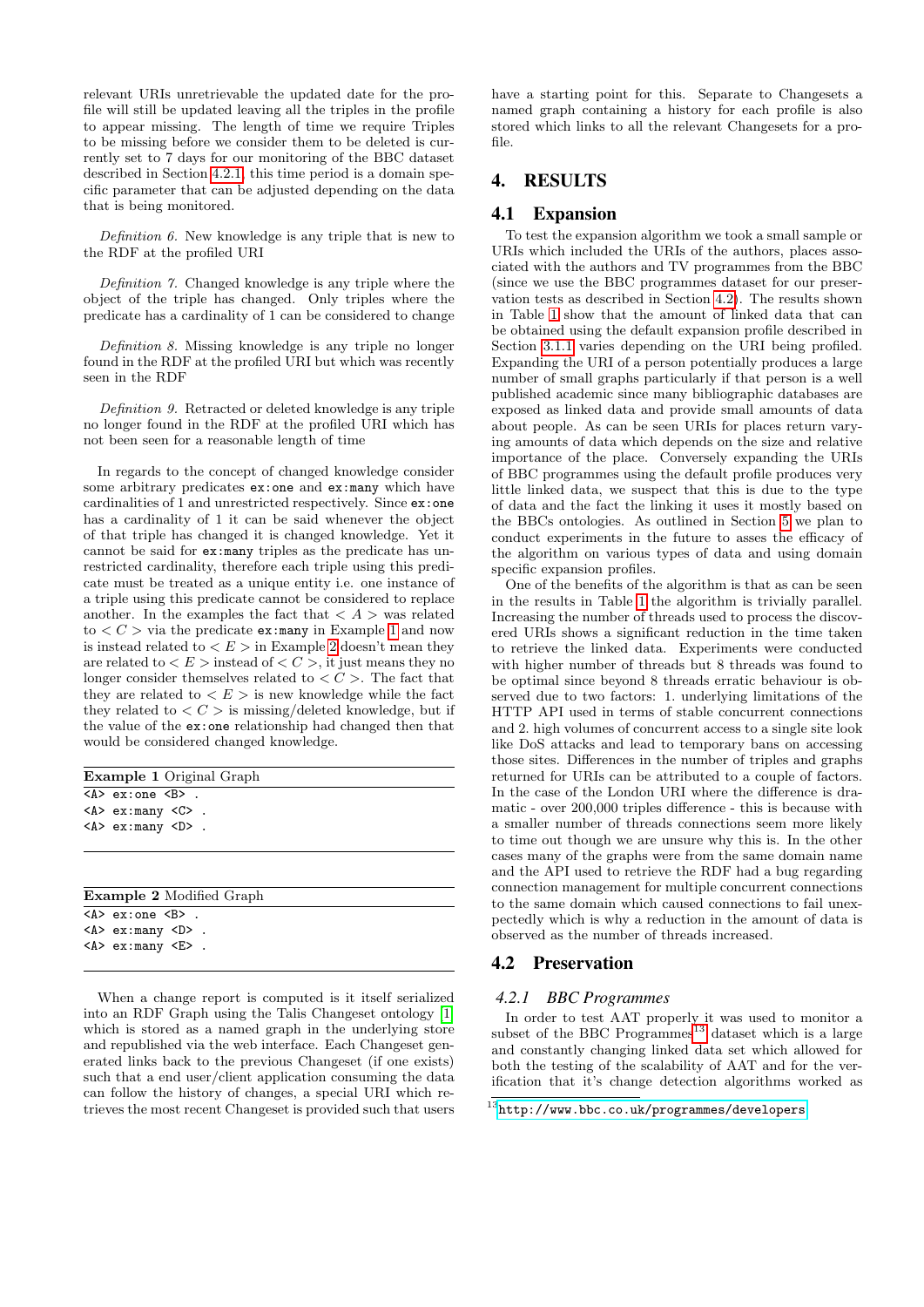<span id="page-6-0"></span>

| <b>URI</b>                               | <b>Total Graphs</b>     | <b>Total Triples</b> | Retrieval Time (seconds) | Thread Used      |
|------------------------------------------|-------------------------|----------------------|--------------------------|------------------|
| Rob Vesse                                | 4                       | 115                  | 13.8                     |                  |
| http://id.ecs.soton.ac.uk/person/11471   | 4                       | 115                  | 1.8                      | $\sqrt{2}$       |
|                                          | 4                       | 115                  | 1.8                      | $\overline{4}$   |
|                                          | $\overline{4}$          | 115                  | 2.1                      | $\,8\,$          |
| Wendy Hall                               | 691                     | 4,068                | 786.3                    | $\mathbf{1}$     |
| http://id.ecs.soton.ac.uk/person/1650    | 692                     | 4,070                | 383.8                    | $\boldsymbol{2}$ |
|                                          | 692                     | 4,070                | 375.9                    | $\overline{4}$   |
|                                          | 692                     | 4,070                | 359.6                    | 8                |
| Les Carr                                 | 368                     | 2,694                | 438.9                    | $\mathbf{1}$     |
| http://id.ecs.soton.ac.uk/person/60      | 279                     | 2,516                | 109.5                    | $\boldsymbol{2}$ |
|                                          | 238                     | 2,434                | 75.9                     | $\overline{4}$   |
|                                          | 204                     | 2,366                | 64.8                     | $8\,$            |
| Ilkeston                                 | 6                       | 444                  | 19.1                     | $\mathbf{1}$     |
| http://dbpedia.org/resource/Ilkeston     | 5                       | $393\,$              | 13.5                     | $\boldsymbol{2}$ |
|                                          | 5                       | 416                  | 9.6                      | $\overline{4}$   |
|                                          | 5                       | 393                  | $5.3\,$                  | 8                |
| Southampton                              | 24                      | 3,735                | 57.2                     | $\mathbf 1$      |
| http://dbpedia.org/resource/Southampton  | 23                      | 3,497                | 43.8                     | $\sqrt{2}$       |
|                                          | 23                      | 3,497                | $27.3\,$                 | $\,4\,$          |
|                                          | 23                      | 3,497                | 55.3                     | 8                |
| Nottingham                               | $\overline{17}$         | 4,154                | 41.4                     | $\mathbf{1}$     |
| http://dbpedia.org/resource/Nottingham   | 16                      | 4,048                | 39.5                     | $\boldsymbol{2}$ |
|                                          | 16                      | 4,048                | 27.4                     | $\,4\,$          |
|                                          | 16                      | 4,048                | 25.9                     | 8                |
| London                                   | $\overline{13}$         | 53,886               | 142.4                    | $\mathbf 1$      |
| http://dbpedia.org/resource/             | 13                      | 53,870               | 211.9                    | $\boldsymbol{2}$ |
|                                          | 13                      | 53,870               | 149.8                    | $\,4\,$          |
|                                          | 14                      | 280,424              | 385.8                    | 8                |
| Eastenders                               | $\overline{2}$          | 612                  | 1.8                      | $\overline{1}$   |
| http://www.bbc.co.uk/programmes/b006m86d | $\overline{2}$          | 612                  | $0.7\,$                  | $\sqrt{2}$       |
|                                          | $\overline{2}$          | 612                  | 0.6                      | $\,4\,$          |
|                                          | $\overline{2}$          | $612\,$              | 0.7                      | $\,8\,$          |
| Panorama                                 | $\overline{2}$          | 174                  | 1.4                      | $\mathbf{1}$     |
| http://www.bbc.co.uk/programmes/b006t14n | $\overline{\mathbf{c}}$ | 174                  | 0.9                      | $\sqrt{2}$       |
|                                          | $\overline{2}$          | 174                  | 0.7                      | $\overline{4}$   |
|                                          | $\overline{2}$          | 174                  | 0.6                      | 8                |

Table 1: Sample Expansion Algorithm Results

Table 2: BBC Programmes preserved dataset size over 1 week

<span id="page-6-1"></span>

| Lable 2. DDC 110grammes preserved dataset size over 1 week |     |                                                                         |     |              |  |  |  |  |  |
|------------------------------------------------------------|-----|-------------------------------------------------------------------------|-----|--------------|--|--|--|--|--|
| Date and Time                                              |     | Number of Changed Profiles   Average Changes per Profile   Max. Changes |     | Min. Changes |  |  |  |  |  |
| 12/2/2010                                                  | 163 | 43                                                                      | 311 |              |  |  |  |  |  |
| 13/2/2010                                                  | 105 |                                                                         | 25  |              |  |  |  |  |  |
| 14/2/2010                                                  | 90  |                                                                         | 25  |              |  |  |  |  |  |
| 15/2/2010                                                  |     |                                                                         | 25  |              |  |  |  |  |  |
| 16/2/2010                                                  | 90  |                                                                         | 25  |              |  |  |  |  |  |
| 17/2/2010                                                  |     |                                                                         | 25  |              |  |  |  |  |  |
| 18/2/2010                                                  | 86  |                                                                         | 25  |              |  |  |  |  |  |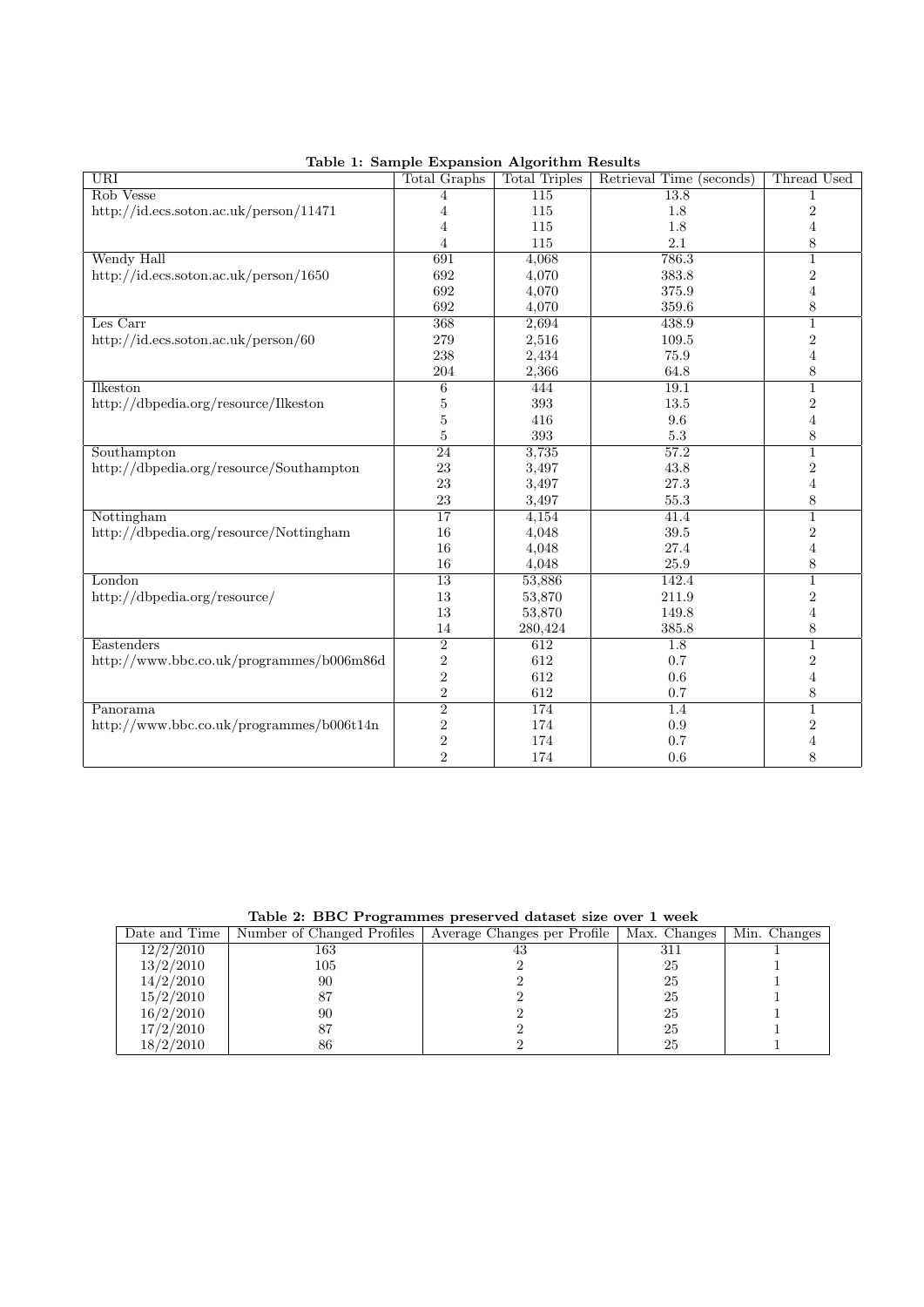

<span id="page-7-0"></span>Figure 3: BBC Programmes Demonstration Application built on top of data from AAT

intended. The subset used was all the brands (i.e. programmes) associated with the service BBC1 (the BBCs main TV channel) since this includes many brands which change regularly such as soaps and news broadcasts. Table [2](#page-6-1) demonstrates the average number of changes detected over just a short period.

As can be seen in Table [2](#page-6-1) you can see that the BBC update their dataset on a daily basis, the initial high number of changes is due to starting from a base dataset that was a couple of months old due to architectural changes made to AAT to support the use of the expansion algorithm and improve the efficiency of the system. The average number of changes being 2 is due to the fact that the typical update we see the BBC make to their data is that they add a triple describing a newly broadcast episode of a programme and update the value of the dc:modified triple. The apparently high number of 25 for the maximum changes is due to one of the program URIs failing to resolve resulting in the contents of that profile being considered to missing so the change report for each day reports those triples as removed. The relatively high number of profiles changing each day is due to the fact that as already stated many of the programmes associated with BBC 1 are broadcast daily such as soaps and news bulletins and that the BBC publish data about programmes several days before the programmes are actually broadcast.

To demonstrate the reuse of the data being harvested we created a demonstration application which is a simple web based faceted browser which lets users browse through information about recently shown BBC shows. Facets can be used to filter by Genre and Channel and the user can view detailed information about both programmes and the individual episodes. This application was presented as part of an earlier prototype of AAT described in [\[26\]](#page-9-26) and shown in Figure [3.](#page-7-0) Like previous work by Papavassiliou et al [\[20\]](#page-9-15) it shows that simple information about basic triple level changes in RDF (additions, deletions etc) can be reprocessed into useful applications for end users.

*4.2.2 Architecture & Scalability*



<span id="page-7-1"></span>Figure 4: All About That Architecture

AATs architecture is constructed as shown in Figure [4,](#page-7-1) and as can be seen it is decomposed into several components which then rely on some external standalone components: an RDF API and the expansion algorithm. AAT is theoretically agnostic of its underlying storage though in practise differences in implementation between triple stores mean only certain stores are currently viable for use as the backing store. In the early prototyping stage a RDBMS based store was used which was sufficient for initial prototyping but not scalable for real world testing so then the usage of production grade triple stores was adopted. Initially it was intended to use the open source release of Virtuoso<sup>[14](#page-7-2)</sup> as the backing store but it was found that Virtuoso didn't correctly preserve boolean typed literals which created issues in the internal processing of data within AAT.  $4\text{store}^{15}$  $4\text{store}^{15}$  $4\text{store}^{15}$ was then used briefly but it was found that it was unable to handle the heavy volume of parallel read/writes which AAT uses during its data processing due to 4store's concurrency model. Currently AAT runs again AllegroGraph<sup>[16](#page-7-4)</sup> since it has demonstrated in testing the ability to handle the high volumes of read/writes necessary for using AAT on the large dataset described in the preceding section.

In terms of general scalability the majority of algorithms in AAT need to run on a single thread for each profile but it is trivial to process multiple profiles in parallel and this is the approach taken currently. Since work can be divided over multiple threads it will also be possible to significantly increase the scalability by dividing the work over a cluster of machines which would allow much larger datasets to be monitored efficiently.

<span id="page-7-2"></span> $14$ <http://www.openlinksw.com/virtuoso>

<span id="page-7-3"></span> $15$ <http://4store.org>

<span id="page-7-4"></span><sup>16</sup><http://www.franz.com/agraph/allegrograph/>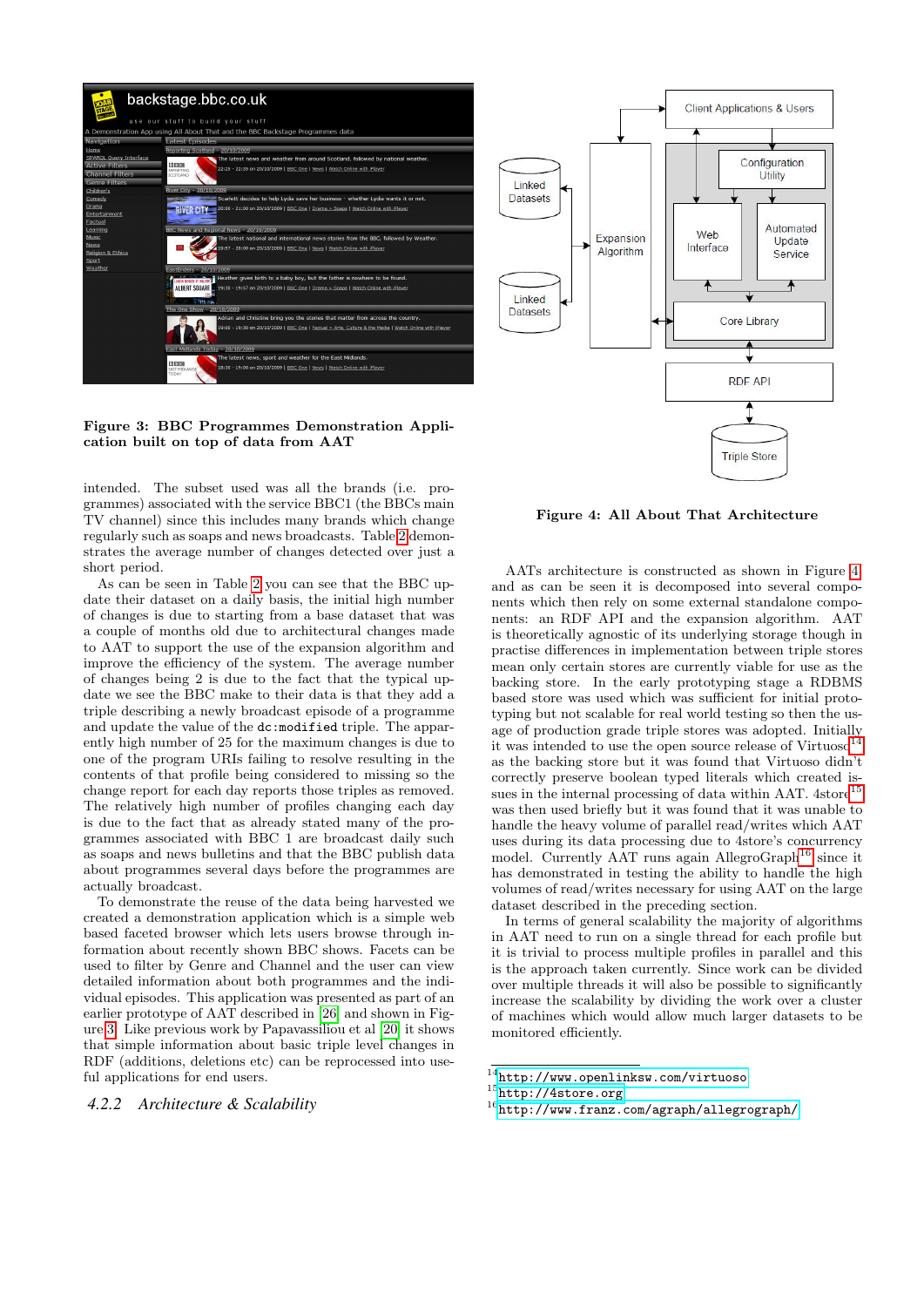# <span id="page-8-0"></span>5. FUTURE WORK

There are a number of things that could be done to improve the expansion algorithm outlined in Section [3.1](#page-2-0) with regards to both making it more intelligent in how it retrieves linked data and in conducting a detailed analyses of the data returned. Manual inspection of the data shows that it does appear to be relevant to the URI of interest but it is proposed that a full IR analysis of this is conducted in order to statistically confirm this initial assessment. Additionally as was seen in Table [1](#page-6-0) some types of URIs produced very little linked data using the default expansion profile, a broader analysis using domain specific profiles is necessary to ascertain whether those URIs have low levels of interlinking or if the interlinkings just use domain specific links rather than the generic owl:sameAs and rdfs:seeAlso links that are followed by default.

In terms of improving the intelligence of the algorithm at the moment it submits every URI to every SPARQL, lookup and discovery endpoint described in the expansion profile, it would improve the speed of the algorithm if it could use some decision making as to which endpoints a given URI should be submitted. Conversely though there is the possibility that this would impact the effectiveness of the algorithm so it would be necessary to conduct experiments to determine whether there is a trade off between speed and accuracy. It is also worth considering that searching on URIs is not the only viable mechanism for finding additional linked data about a URI of interest. Using terms extracted from the RDF such as the objects of rdfs:label or dc:title triples would provide a way to augment URI based lookup with term/text based search results from semantic search engines. There are already frameworks like Silk [\[28\]](#page-9-18) which can be used to do this and it would be useful to integrate the Silk framework with the expansion algorithm.

One limitation inherent in AAT is that currently is does not do any kind of special handling of blank nodes which means that if data contains blank nodes AAT will continuously think it has encountered new knowledge when most likely it has not. For the data we have worked with so far this is generally not an issue since the linked data community tends to avoid blank nodes but if we are to provide for preserving all kinds of RDF effectively then we need to handle blank nodes properly. Solving this problem may involve doing some sub-graph matching and isomorphism to see if the sections of the graph that contain blank nodes can be mapped to the previously seen sections of the graph as in Tummarello et al's RDFSync [\[23\]](#page-9-14). The blank nodes themselves could either be left as-is or they could be translated to URIs as done by systems like the Talis<sup>[17](#page-8-3)</sup> platform.

Given that this work was inspired by traditional link integrity techniques from hypermedia it is interesting to note that it has the potential to be applied back to the document web since there is increasing cross-over between the document and data web primarily due to the increasing uptake of RDFa. As increasing numbers of documents embed structured data using RDFa it will become possible to preserve and monitor the structured information embedded in ordinary web pages in the same way as can be done with linked data now, therefore we envisage this as having applications in automated monitoring and maintenance of document based websites.

As mentioned in Section [3.2.1](#page-3-1) a lightweight schema is used

by AAT to annotate and store the data but there are alternative vocabularies that could have been used such as the provenance ontology [\[13\]](#page-9-23) and the open provenance model [\[18\]](#page-9-24). It would be a fairly easy and potentially useful enhancement to map the AAT schema to these vocabularies such that the data could be retrieved in the desired form by users/client applications designed to work with those formats.

## <span id="page-8-1"></span>6. CONCLUSION

In this work we have introduced a simple but powerful expansion algorithm which can be used to retrieve linked data about a URI even when that URI is not resolvable. This provides an important tool for preserving data in the Semantic Web and recovering from data loss and shows that in the Semantic Web links themselves can be exploited as a means to recover from broken links. As we have outlined in Sections [4.1](#page-5-8) and [5](#page-8-0) there is a need to conduct a detailed analysis of the algorithm to asses it's efficacy for a wider variety of URIs and using domain specific expansion profiles. Depending on the results of this analysis the algorithm may need to be further refined to improve both it's speed and accuracy.

We have also presented the All About That (AAT) system which allows users to monitor and preserve linked data they are interested in using the expansion algorithm as the primary retrieval method for deciding which linked data to preserve based on a starting URI. As we demonstrated in Section [4.2.1](#page-5-3) we envisage the usage of such a system as a base on which to build rich Semantic Web applications that can take and present the changing data in interesting and useful ways to end users. It also fulfils a role in the overall goal of our research which is to provide a suite of algorithms and systems which can be used to manage both data and link integrity on the Semantic Web.

As has been discussed in Section [5](#page-8-0) there are some limitations in the current versions of our algorithm and the AAT system which we intend to investigate and address in the future. It is clear that there is still a significant amount of work to be done to create a comprehensive set of tools such that they can be applied to as wide a variety of data on the Semantic Web as is possible and experiences of past research in link integrity for the document Web tells us that there will be no perfect solution.

Despite this it is our belief that as the Semantic Web grows data and link integrity will be increasingly important issues to users as their applications come to rely upon linked data. There is a need to have systems in place such that data can be preserved and accessed even if the original sources are gone or unavailable. This has already been seen with the release of services like the Sindice Cache  $\rm{API}^{18}$  $\rm{API}^{18}$  $\rm{API}^{18}$  which is used as one of the data sources in the default expansion profile (see Section [3.1.1\)](#page-3-11). Additionally with rising adoption of RDFa embedded inside documents on the web systems like this become applicable for the preservation of the structured data embedded in the document based Web as discussed in Section [5.](#page-8-0)

#### 7. REFERENCES

<span id="page-8-3"></span> $^{17}$ <http://www.talis.com/platform>

<span id="page-8-2"></span><sup>[1]</sup> Changeset protocol, 2007. [http://n2.talis.comn/wiki/Changeset\\_Protocol](http://n2.talis.comn/wiki/Changeset_Protocol).

<span id="page-8-4"></span> $^{18}$ <http://www.sindice.com/developers/cacheapi>